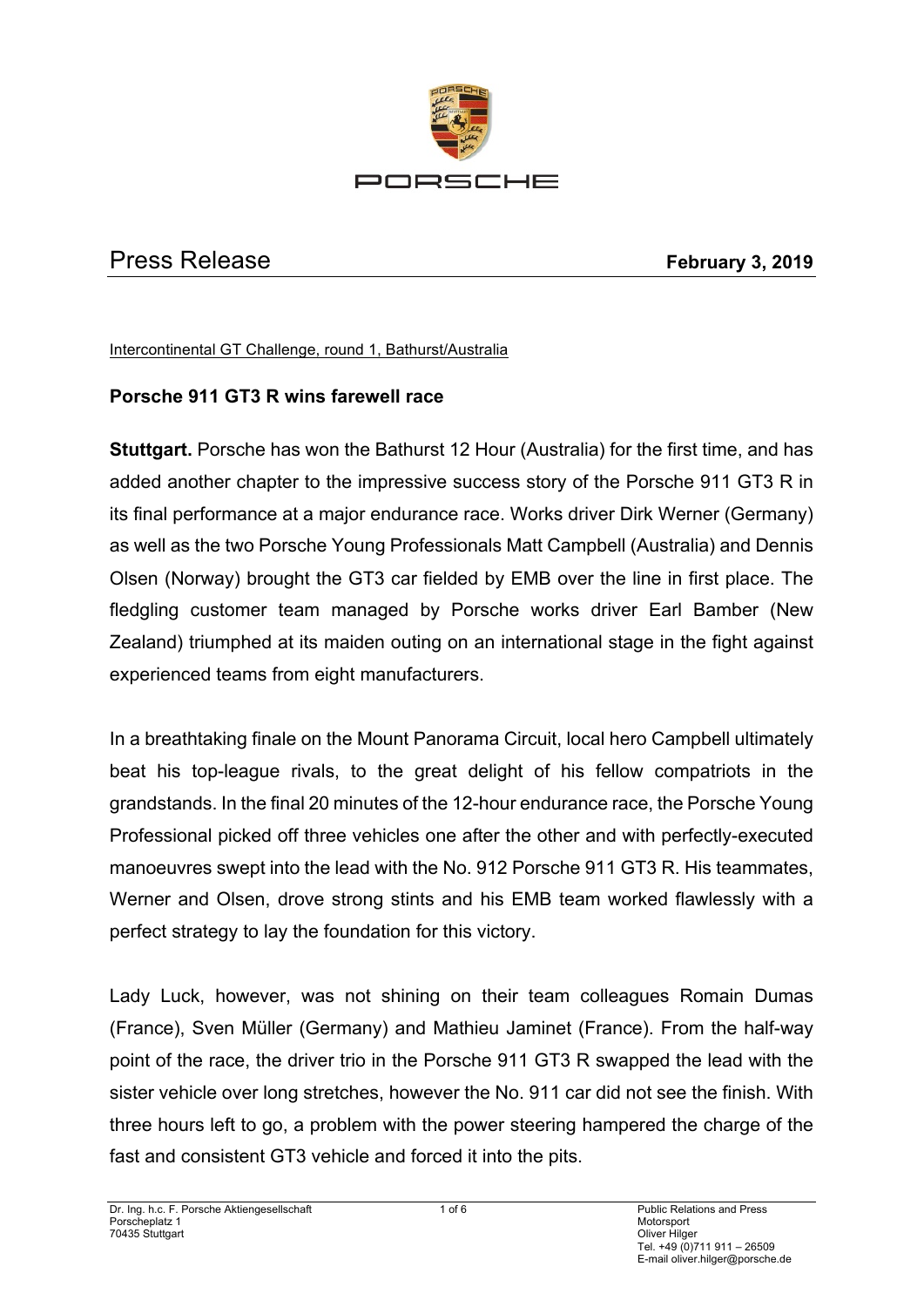The Porsche 911 GT3 R fielded by the customer team Competition Motorsport/McElrea Racing retired after an accident of David Calvert-Jones (USA) early on in the race. Jaxon Evans gave an impressive performance at his maiden outing as a Porsche Junior. The New Zealand shared the No. 12 vehicle with works driver Kévin Estre (France) and Calvert-Jones. The identical GT3 car of the Black Swan Racing squad could not contest the race due to an accident during practice.

For the opening round of the 2019 Intercontinental GT Challenge 2019, the 2018-spec version of the ca. 500 hp GT3 car was campaigned for the final time, as stipulated by the rules. Included on the Weissach racing car's extensive list of successes is an overall victory at the Nürburgring 24-hour race as well as titles in the ADAC GT Masters and the North American Pirelli World Challenge. From the second race of the season in Laguna Seca (USA), customer teams will again race the new version of the vehicle, which celebrated its race debut last weekend at Daytona (USA). The new Porsche 911 GT3 R features numerous improvements in terms of driveability, aerodynamics and kinematics.

In the Class B of the 12-hour race in Australia, the customer team Grove Racing scored a comfortable lights-to-flag victory. Ben Barker (Great Britain) and the father-son team Stephen and Brenton Grove (Australia) secured first place with the No. 4 Porsche 911 GT3 Cup ahead of the same model vehicle run by the Carrera Cup Asia squad.

#### **Comments on the race**

**Fritz Enzinger (Vice President Motorsport):** "What a banner day for Porsche Motorsport. Congratulations to all drivers and particularly to the team principal, Earl Bamber, who has impressed me greatly with his fortitude and meticulousness over the years. Earl is not only a world-class racing driver, he's also a top team boss. He underlined this today. It's perfect that the fledgling EMB team has handed us the first victory at Bathurst at the swan song of the Porsche 911 GT3 R after three very successful years.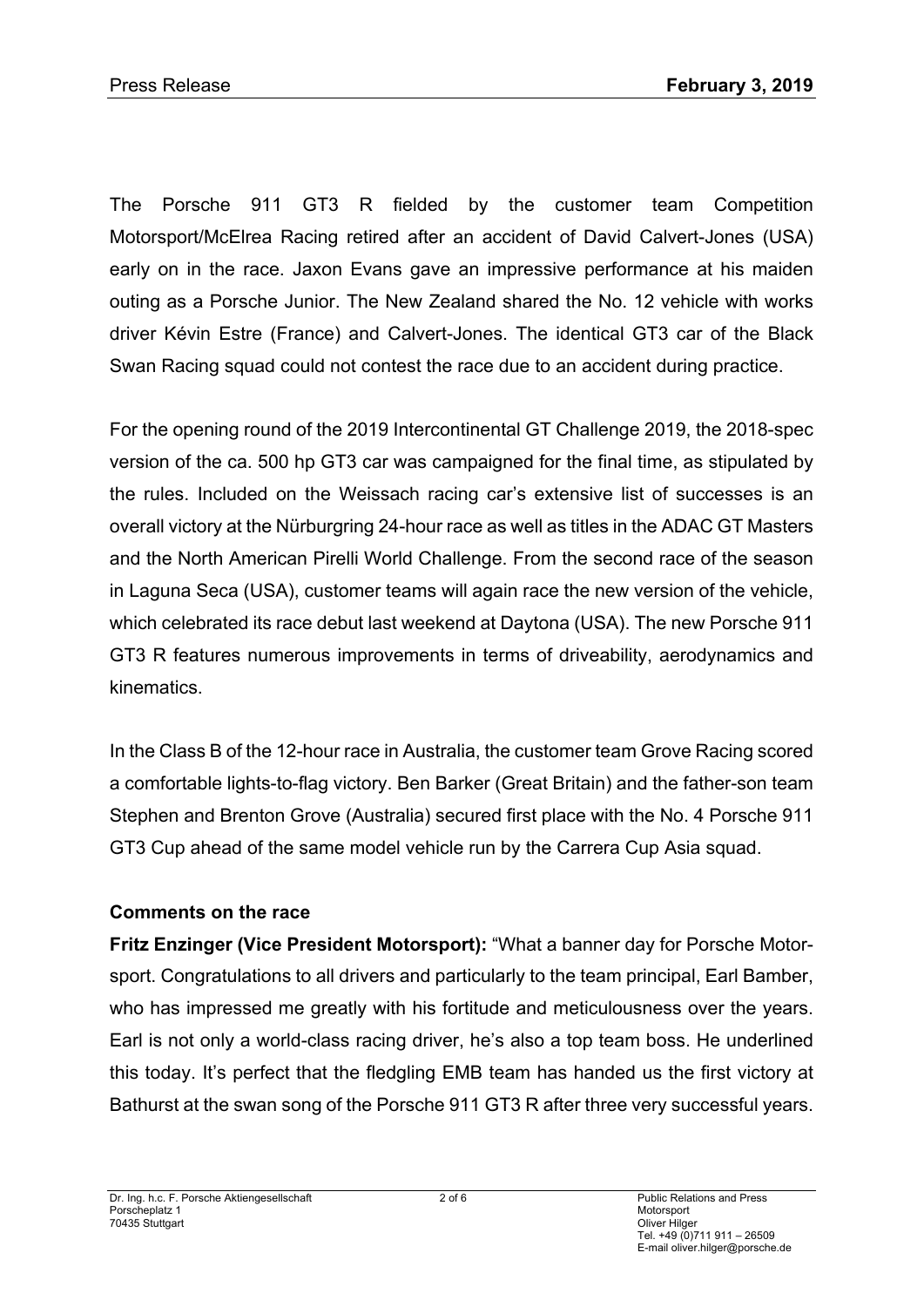Now we are looking forward to the second race of the season at Laguna Seca. We aim to bring home the next win with the new car."

**Pascal Zurlinden (Director GT Factory Motorsport):** "We still had some unfinished business at Bathurst, and now it's settled. For our proven Porsche 911 GT3 R to win at its last major race, we couldn't have dreamed for a more wonderful finish. I take my hat off to our drivers, who had to fight in sweltering heat. And we mustn't forget the customer team Earl Bamber Motorsport. This was the first race at this level for EBM, they tackled it with a top-class, experienced crew and promptly won. This could be the first chapter of an epic story. We look forward to further joint outings. Now we're looking ahead and preparing ourselves for the next two big events for Porsche Motorsport: the doubleheader in Sebring with the WEC and IMSA and the next round of the IGTC in Laguna Seca."

**Sebastian Golz (Project Manager 911 GT3 R):** "This finale was breathtaking. We focussed our entire race strategy on this last stint. The team prepared for it perfectly, and the drivers implemented it perfectly. At the end we fitted fresh tyres, filled the tank and put Matt Campbell in the car – then full attack to the finish line. This victory at the last big race is a fair reward for the very successful Porsche 911 GT3 R. Such a farewell before the car heads into the Museum rounds off the success story perfectly. The EBM team did a sensational job, as well. The squad was put together at short notice with unflagging commitment and great meticulousness. The fact that they promptly scored a victory is phenomenal and a consequence of the professional work."

**Earl Bamber (Team Principal EBM):** "We only began putting the team together at the beginning of December. Since then we've invested a huge amount of work into this project – not just me, but my brother Will and many other supporters, as well. Our goal was to be able to offer the drivers two equal cars at the very highest level. We succeeded. The No. 911 led over long stretches but then fell back. But we had a second iron in the fire. The No. 912 stepped up to the mark. What Matt achieved in his last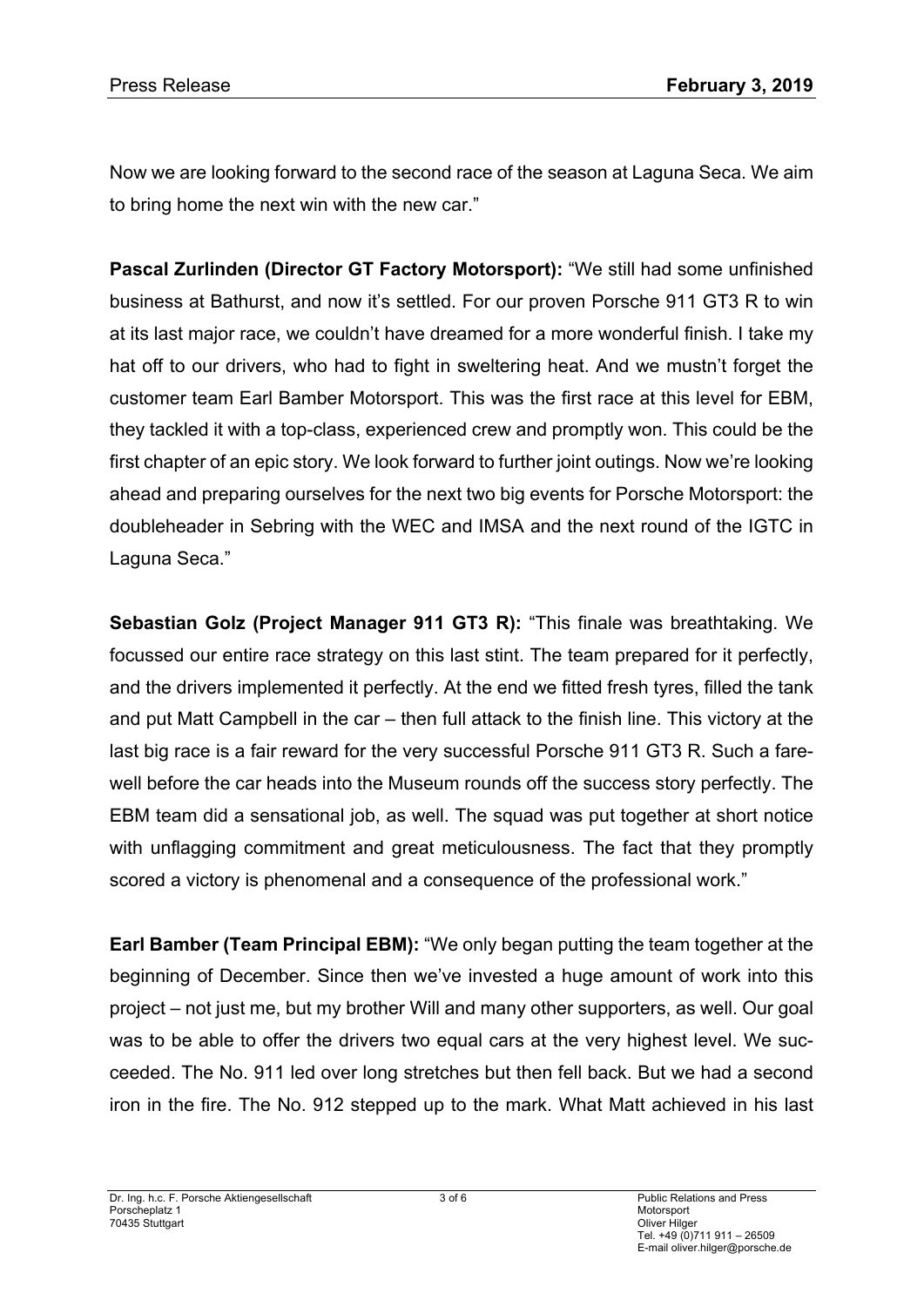stint is film worthy. The fact that we now send this car into the Museum with a victory makes it all the more emotional. I'm completely over the moon."

**Matt Campbell (Porsche 911 GT3 R #912):** "I knew without doubt in the finale where the strengths of our car lay – and I then used them consequently. I eyed up my competitors, I made my overtaking moves resolutely and never backed off. That was an important key to this victory and I'm overjoyed. Bathurst is a legendary race, and it's my home race. It was the first GT3 race for Earl Bamber's team. To win at the first outing and in this manner is simply brilliant."

**Dirk Werner (Porsche 911 GT3 R #912):** "This is a great victory. I've waited a long time for such a success at a major race. There are so many special stories from this race. It was the maiden GT3 race for Earl's team, it was the last race for the Porsche 911 GT3 R and not least there was Matt Campbell's performance, he really turned up the heat at the end. It was an incredible achievement from everyone involved. I'm absolutely thrilled."

**Dennis Olsen (Porsche 911 GT3 R #912):** "Incredible! That one word actually sums it all up. We all worked hard for this win. Ultimately, it was about Matt's performance in the final stint. How he fought for the lead was nothing less than amazing. I still can't quite put my feelings into words. I guess it first has to all sink in."

**Romain Dumas (Porsche 911 GT3 R #911):** "We were fast, constant and strategically well positioned with our Porsche 911 GT3 R. I drove a double stint early this morning with one set of tyres. That would have given us the benefit of fresh tyres at the end. Unfortunately we couldn't reap the rewards of the entire team's hard work. The fact that something breaks at such a gruelling long distance race is simply part of racing. You can't do anything about that."

**Sven Müller (Porsche 911 GT3 R #911):** "The Bathurst track is awesome. It's a little like the Nürburgring-Nordschleife – I like it. I had some exciting, tough duels during my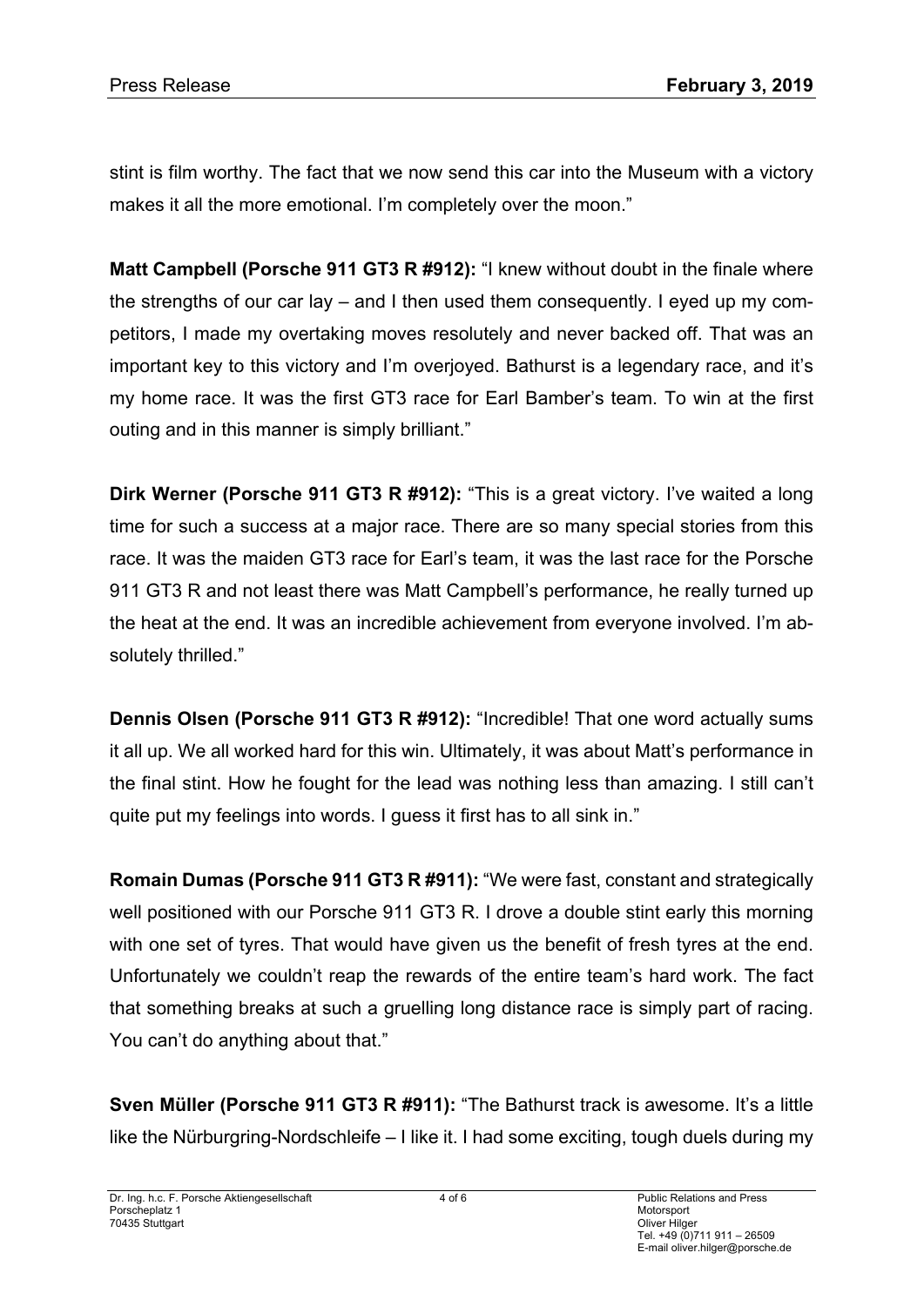stint and it was great fun. At times we were in the lead. Unfortunately we got the news that the power steering had a defect. And unfortunately we were out. Congratulations to our colleagues in the No. 912 car."

**Mathieu Jaminet (Porsche 911 GT3 R #911):** "We started into the race from twelfth on the grid and ploughed our way up the field. We kept out of trouble and drove our laps flawlessly. That earned us the lead. Unfortunately, about three hours before the flag, the power steering went. Luckily I managed to keep the car on the track. It's too bad that we were thrown out of contention. But we'll tick this off and look ahead."

**Kévin Estre (Porsche 911 GT3 R #12):** "The most important thing is that our teammate "CJ" is doing okay. It was a really hard impact in a passage where you reach over 200 km/h. Even if something small goes wrong there, it's over. For me it's a shame, of course, because this is the second time in four years that I didn't get a chance to drive here at Bathurst because of an incident."

**Jaxon Evans (Porsche 911 GT3 R #12):** "I enjoyed my first race as a Porsche Junior. I found the first stint at dawn particularly impressive. We were going well in the race and our pace was good, but unfortunately my teammate had an accident. That's Bathurst, something like that can happen to anyone here. One tiny mistake often has big consequences. Of course I'm sorry for Kévin who didn't get to drive a single lap in the race."

**Brenton Grove (Porsche 911 GT3 Cup #4):** "We did a flawless job. There's not one scratch on our car after twelve hours of racing. And that's exactly what makes the difference in this race. We were totally concentrated, we simply let the heavy GT3 traffic go, and got the most of our car in the gaps that appeared. That's how you score a class win at Bathurst."